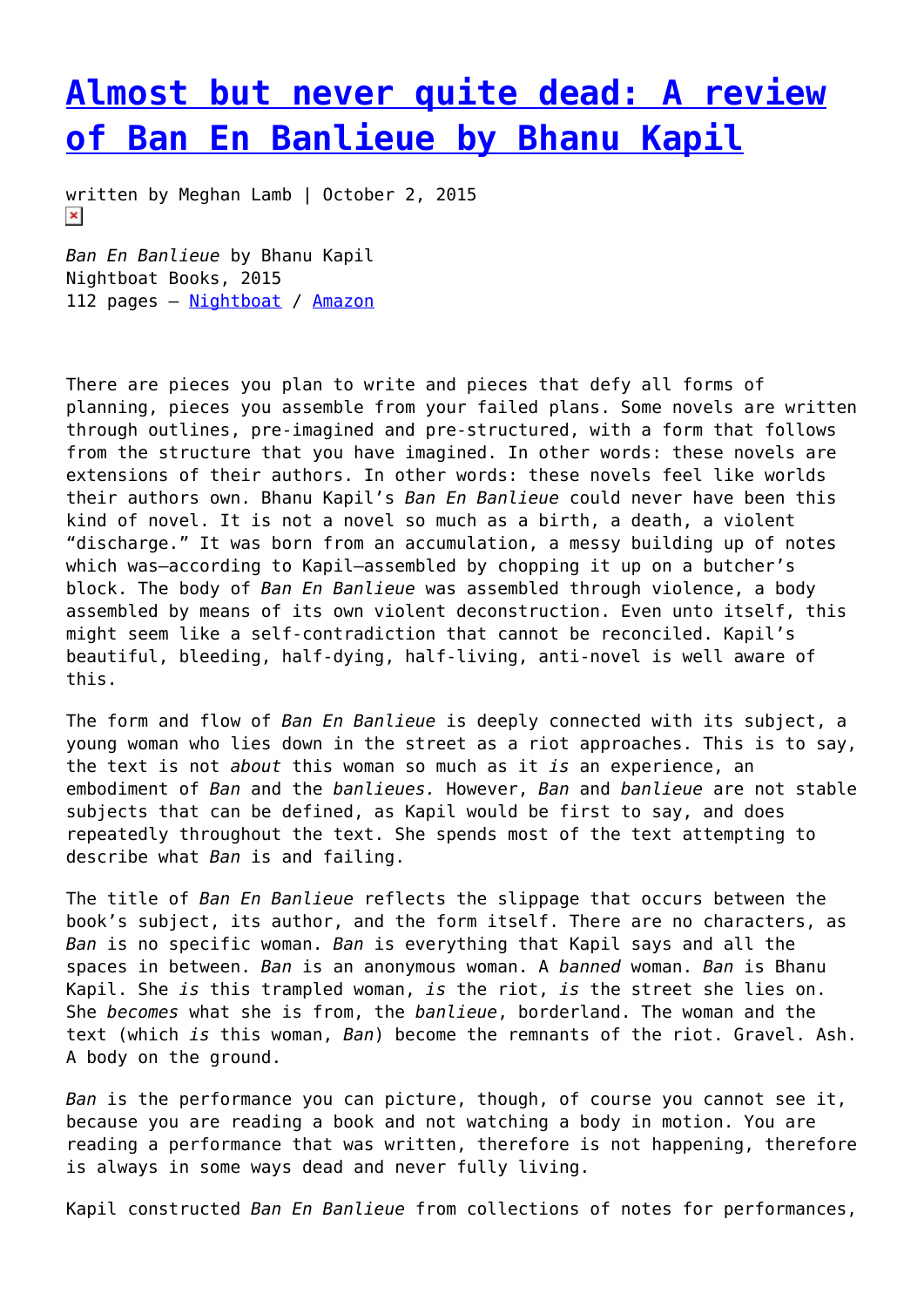thoughts on their forms and functions, their potentialities. She carried these notes with her for eight years, adding to them intermittently in the hopes they would become a book. Kapil sections her notes into similar, repetitive titles, *Notes for Ban, Fictions for Ban, Errors for Ban.* The structure feels raw. It feels like parts bleed into each other. It feels like a thing chopped on a butcher's block.

Even so, as I wandered through *Ban En Banlieue*, I wished I could see these performances, see the body—*her body—*stripped naked and painted in ash. It seems so important, this body. This body is all we are given to focus on. I feel Kapil's effort to focus the body into her own view. She employs this note repeatedly: "How nudity functions in the work," a phrase which resonates in many ways. "The work": a novel as performance which can't be performed, a nude whose body cannot be revealed as finished form.

"Ban is not an immigrant," Kapil writes. "She is a shape or bodily outline that is familiar: yet inaccurate: to what the thing is…By 2011, she's a blob of meat on the sidewalk. I progress her to meat—a monstrous form—but here she pauses, is inhibited, and this takes a long time…I lie down next to her and extend my own tongue to the ivy that curls down the sidewalk with its medicine and salt: so close to my own mouth. Lick it and you could die. I do all these things, but Ban does not die." She does not die, but she does not live as any definable form. She's the novel that cannot be written, that remains a body on the ground.

This body (or "bodily outline") is what remains in the novel's place. In place of poetry, Kapil reflects the poetics of the riot. She reflects the synesthesia of the riot, the poetic violence, through her repetition, slippage, words slyly becoming different words. She also juxtaposes unmarked quotes or utterances side by side to illustrate a different kind of (unsuccessful) slippage. "People are looking at you." "Animals are looking at you," she quotes. "I put out your light." "I put you in the garbage," she quotes in the same section. Kapil's assessment of this bricolage is absolutely perfect: "One thing next to another doesn't mean they touch."

For me, the most compelling aspect of this text is the strange penitence Kapil expresses, her continual apologies for writing what she has written. "The project fails at every instant," she writes. "I feel ashamed that I could not make Ban an amazing book." What is to be made from this sense of regret? What is to be made from these self-proclaimed failures? What is to be made of the fact that Kapil insists that the reader perceive this text as a failure? Most probably, nothing. Nothing can be *made*, of, from, or with this text. The poetics of a riot are, of course, necessarily, truthfully, barbaric. By insisting on its failure, Kapil acknowledges the necessity of replicating violence with violent, self-defeating language. However, she expresses that she nevertheless wishes she could write a better book, wishes this were a better world.

Thus, *Ban En Banlieue* becomes its own act of self-immolation, an "autosacrifice" as Kapil describes repeatedly in her notes. She surrenders this book, the body of *Ban*, to the world she must live in, the poetics of violence, the knowledge that "language does not survive death." The text